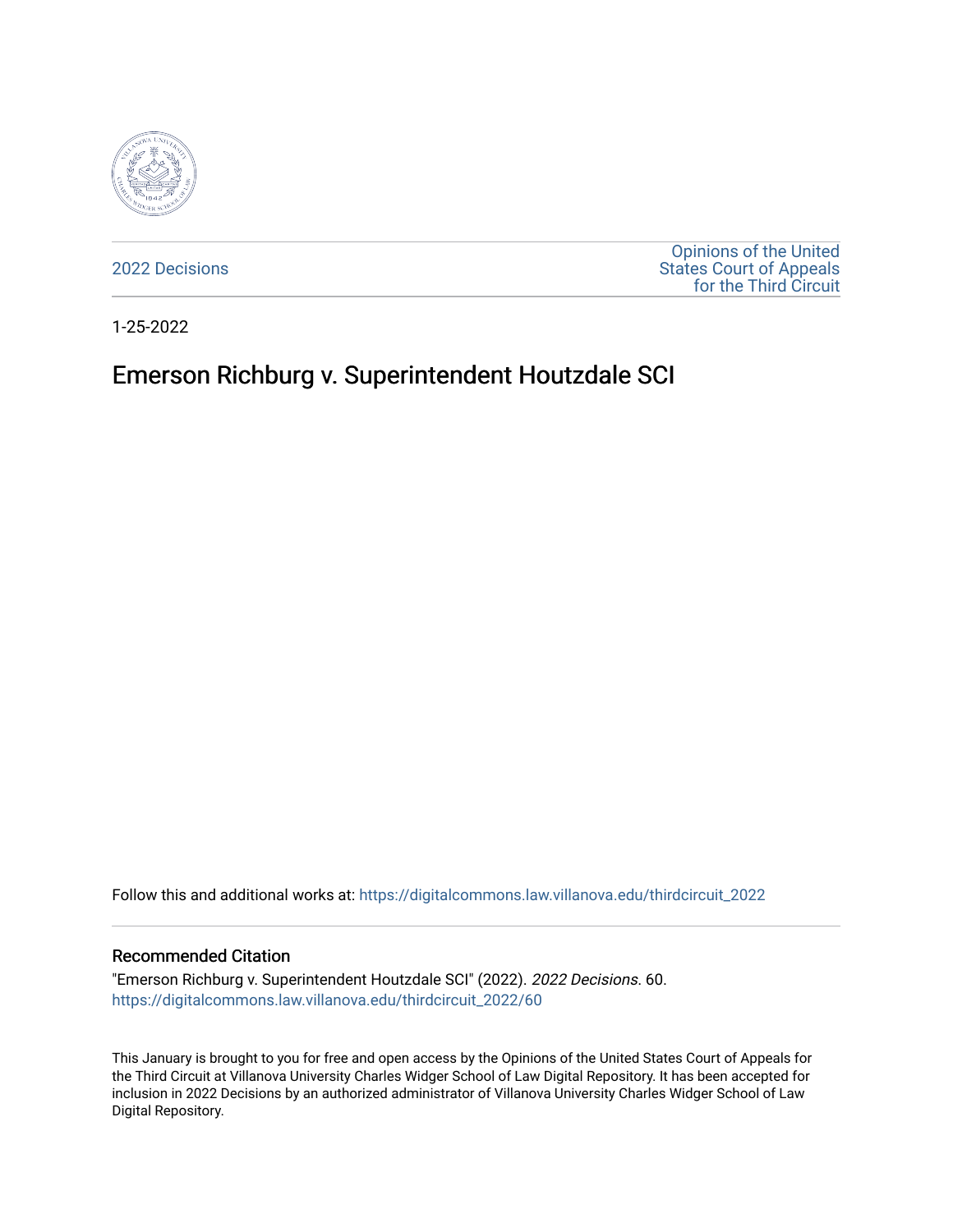### **NOT PRECEDENTIAL**

## UNITED STATES COURT OF APPEALS FOR THE THIRD CIRCUIT

\_\_\_\_\_\_\_\_\_\_\_\_\_\_

No. 19-1768 \_\_\_\_\_\_\_\_\_\_\_\_\_\_

## EMERSON RICHBURG, Appellant

v.

## SUPERINTENDENT HOUTZDALE SCI; ATTORNEY GENERAL PENNSYLVANIA

\_\_\_\_\_\_\_\_\_\_\_\_\_\_

Appeal from the United States District Court for the Eastern District of Pennsylvania (D.C. No. 2:15-cv-04748) U.S. District Judge: Honorable Nitza I. Quiñones Alejandro

\_\_\_\_\_\_\_\_\_\_\_\_\_\_

Submitted Under Third Circuit L.A.R. 34.1(a) January 25, 2022

Before: HARDIMAN, SHWARTZ, and FUENTES, Circuit Judges.

(Filed: January 25, 2022) \_\_\_\_\_\_\_\_\_\_\_\_\_\_

## OPINION\* \_\_\_\_\_\_\_\_\_\_\_\_\_\_

SHWARTZ, Circuit Judge.

<sup>\*</sup> This disposition is not an opinion of the full Court and, pursuant to I.O.P. 5.7, does not constitute binding precedent.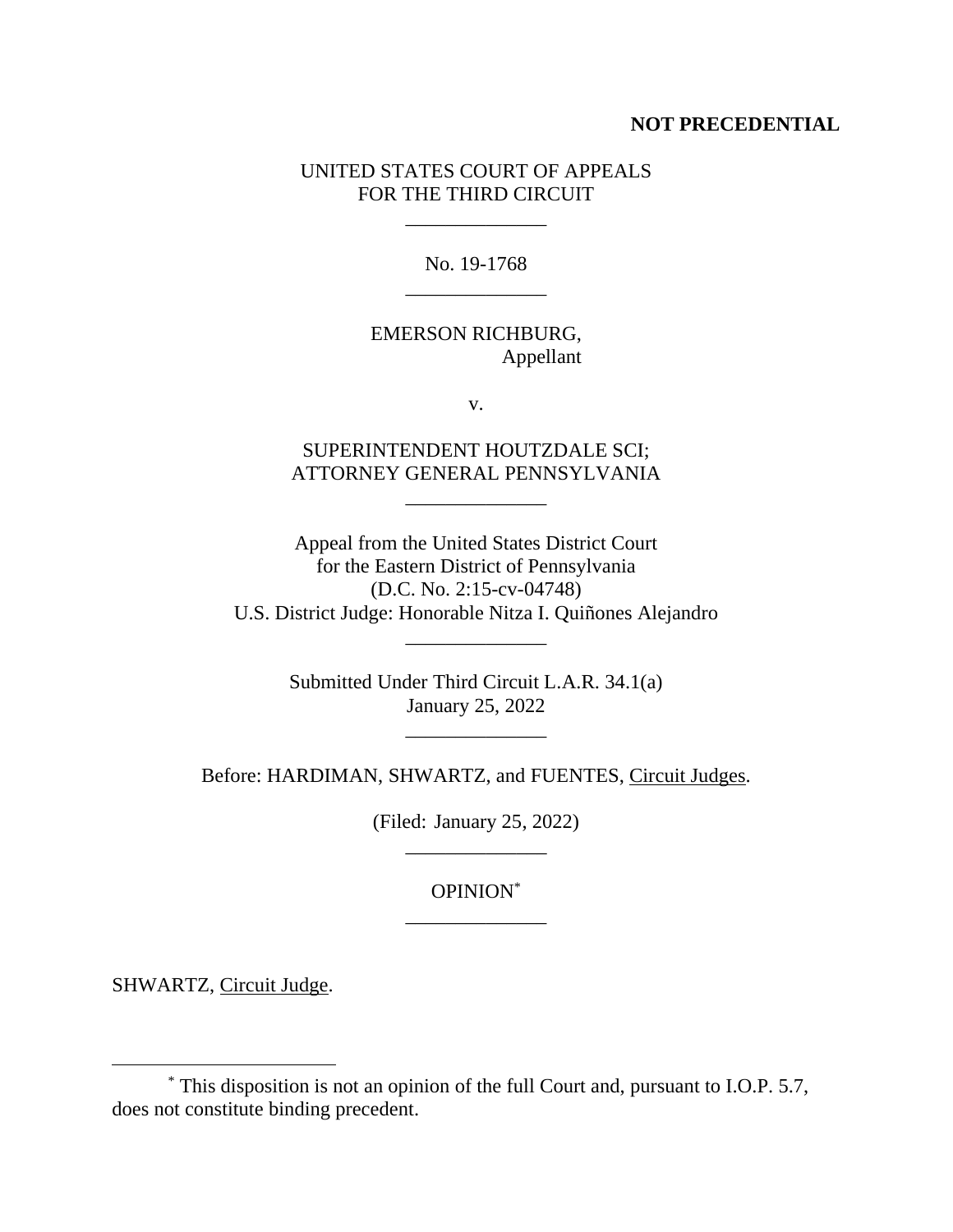Emerson Richburg was convicted of first-degree murder and sentenced to life in prison following a jury trial in the Philadelphia Court of Common Pleas. He appeals the denial of his petition for a writ of habeas corpus pursuant to 28 U.S.C. § 2254, arguing that his trial counsel was constitutionally ineffective for failing to interview and call three witnesses and to fully cross-examine one witness. Because Richburg's ineffective assistance claims, even viewed cumulatively, are without merit, we will affirm.

## I

### A

On Valentine's Day 2005, high school student Javon Connor (the "Victim") was beaten, strangled to death, rolled naked in a carpet, and shoved partway through a basement window of an abandoned rowhome in Philadelphia. She was last seen when she entered Richburg's house around 8:00 or 8:30 a.m. No one else entered or exited the house until after 10:00 a.m. Richburg lived with (1) his mother, who was away on vacation at the time; (2) his mother's 65-year old friend, Robert Carter, who woke up and came downstairs for breakfast around 9:30 or 10:00 a.m.; and (3) the Victim's boyfriend, Julian Grant, who was at another person's home smoking crack cocaine from approximately 6:00 a.m. to  $11:00$  a.m.<sup>1</sup> In other words, Richburg was the only one home

<sup>&</sup>lt;sup>1</sup> Grant's behavior later in the day was consistent with him not seeing the Victim or knowing her whereabouts on Valentine's Day. He (1) called his sister after school and asked whether the Victim went to school that day, and (2) told the Victim's housemate later that evening that when she does see the Victim, to "tell her he said 'f--- her.'" A219 at 73:2-7.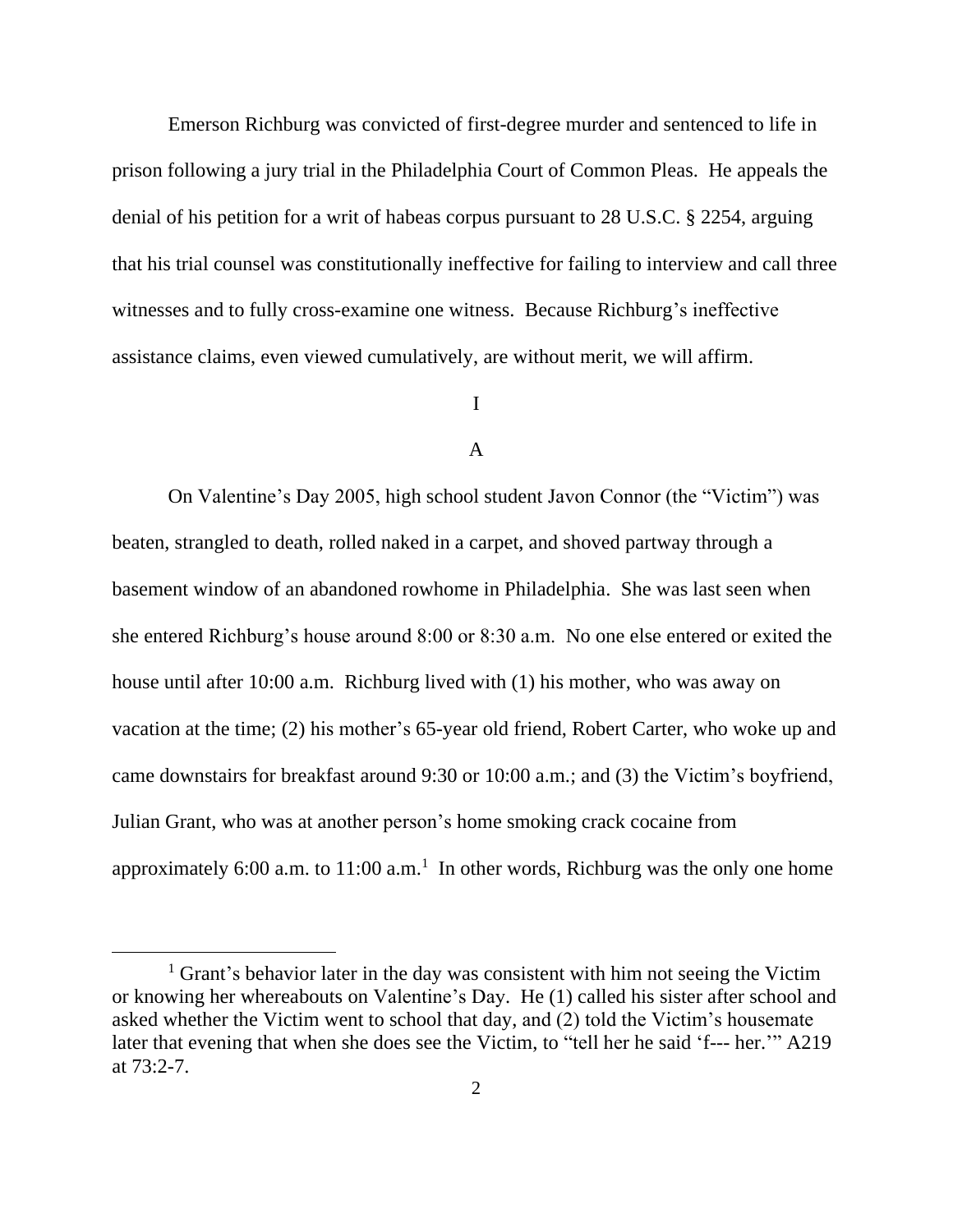and awake when the Victim entered the house the morning of her death.

Physical evidence linked the Victim's death to Richburg's house. Pink fibers and green carpeting found entangled in the Victim's hair matched fibers and carpeting recovered from a rough path leading from the exterior of Richburg's house to its basement. Found in Richburg's basement were a telephone cord with the Victim's blood on it, a yellow latex glove with Richburg's DNA on it, carpet backing tape, a mop bucket, and a swept-together pile of debris containing plywood chips and straw that matched debris found on the Victim.

When Carter came downstairs for breakfast, he observed Richburg sweeping and vacuuming the living room carpet and the steps to the basement, which Carter thought was strange because he had never seen Richburg cleaning before. Similarly, Andrew Richardson, a drug dealer working on Richburg's street, saw Richburg taking several trash bags out of the house the day after the murder.

Richburg had a tumultuous relationship with the Victim, and women in general, which eventually led to Richburg's arrest. The Victim referred to Richburg as "fat boy," A224 93:18, and told others that she rejected his sexual advances. Richburg threatened to have the Victim beat up for "running her mouth." A318 at 9:16-20. Richburg also: (1) strangled his aunt with an extension cord on October 6, 2002; (2) cut another aunt with a knife on that same day when she tried to intervene; and (3) beat and strangled his daughter's mother, Tanika Pagan, on March 3, 2005.

The police responded to Richburg's assault on Pagan.Pagan first told the police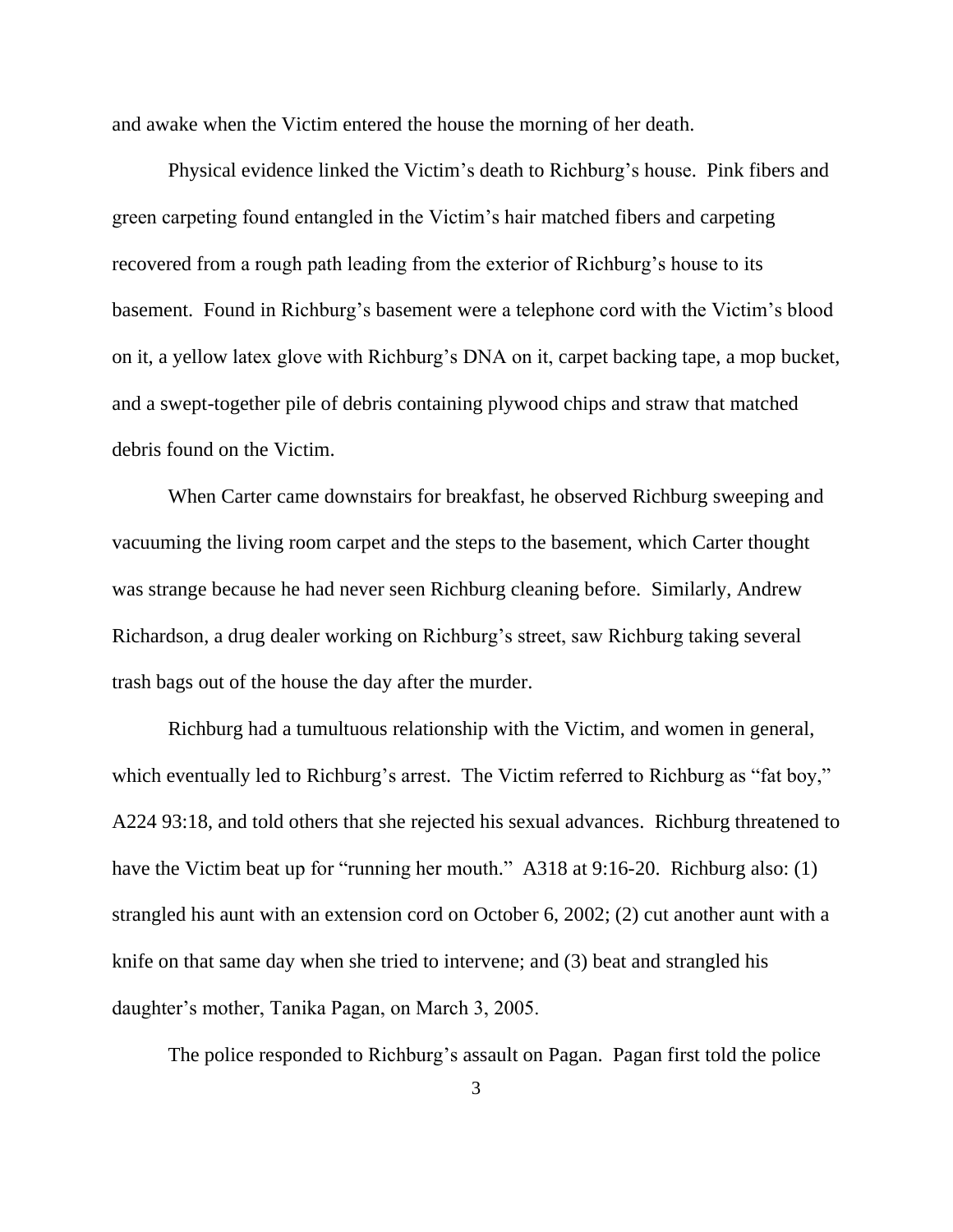that Richburg described to her how Grant murdered the Victim, and later that Richburg admitted that he had murdered the Victim. Pagan relayed details about the murder that were not then publicly known, including that the Victim had walked past Richburg's house and then came inside on the morning of her death; that the Victim was wearing a "Baby Phat" coat, which was the same coat her housemate, Denise Leaf, testified the Victim was wearing on the day she was murdered; that the Victim was beaten and dragged down to Richburg's basement; and that the plan was to burn the body, a plan consistent with the bottle of lighter fluid Carter observed on, and police recovered from, Richburg's kitchen counter.

### B

Richburg was charged with first-degree murder, unlawful restraint, and abuse of a corpse. At his trial, multiple witnesses testified, including Pagan, who admitted that Richburg confessed to her that he murdered the Victim. After all witnesses testified, the court asked Richburg, "Are there other witnesses you want called?" and Richburg responded, "No." A333 at 69:20-22.

Richburg was found guilty of all charges and sentenced to life in prison without parole.

Richburg appealed, and the Superior Court affirmed. Com. v. Richburg, 961 A.2d 1282 (Pa. Super. Ct. 2008) (Table). The Pennsylvania Supreme Court denied Richburg's petition for allowance of appeal. Com. v. Richburg, 964 A.2d 895 (Pa. 2009) (Table).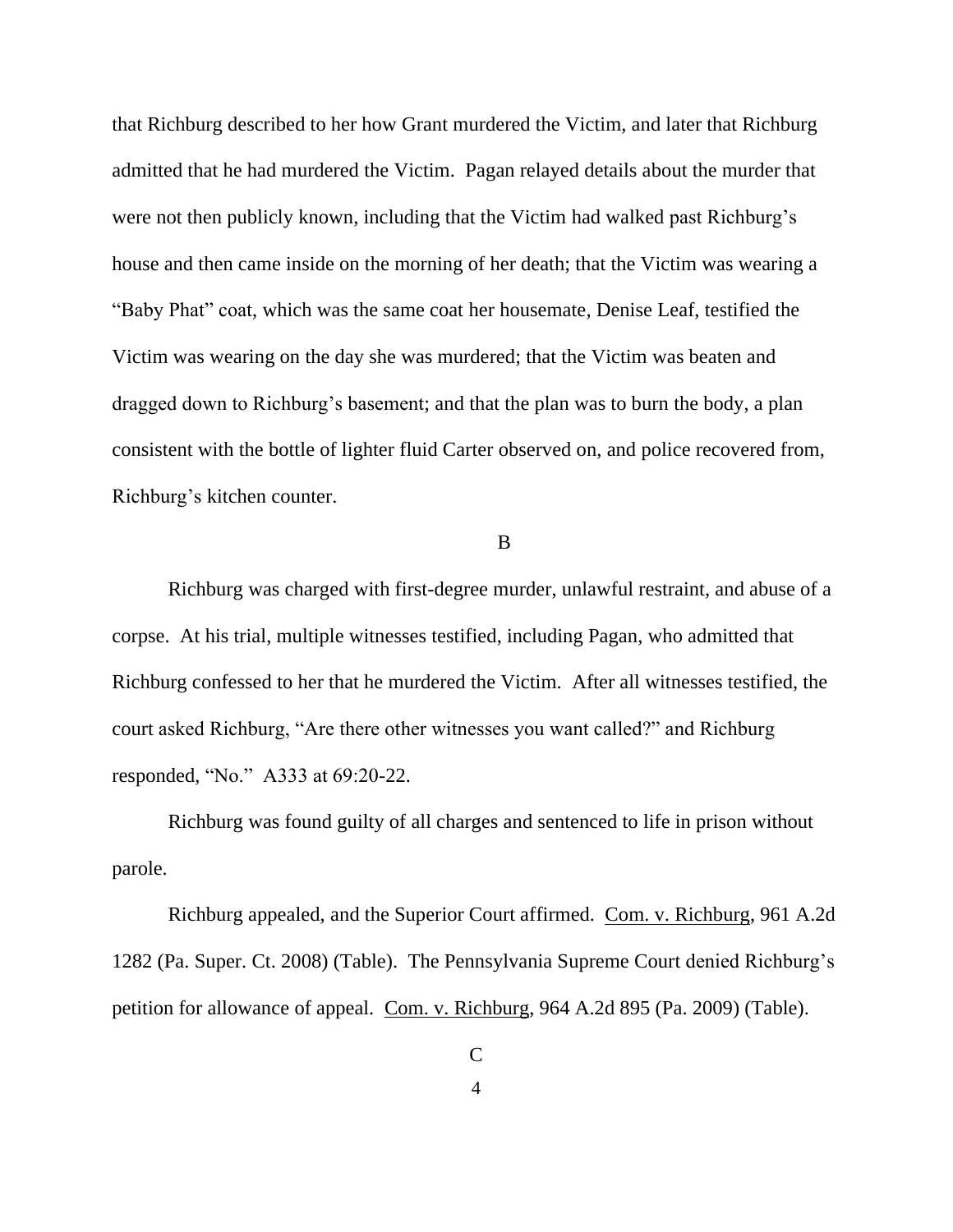Richburg filed a pro se petition under Pennsylvania's Post Conviction Relief Act ("PCRA"), 42 Pa. C.S. § 9541 et seq., raising numerous claims. A371-402. Appointed counsel filed an amended PCRA petition based upon one claim: Richburg's trial counsel's alleged failure to call an alibi witness. The PCRA court denied the petition, the Superior Court affirmed, Com. v. Richburg, No. 2142 EDA 2014, 2015 WL 7571962 (Pa. Super. Mar. 9, 2015), and the Supreme Court denied allowance of appeal, Com. v. Richburg, 118 A.3d 1108 (Pa. 2015) (Table).

### D

Richburg then petitioned for federal habeas relief. The District Court referred the petition to a Magistrate Judge. The Magistrate Judge issued a report and recommendation, concluding, among other things, that Richburg's counsel was not ineffective for failing to call his purported alibi witness and that his "remaining . . . twenty-six [] claims of counsel ineffectiveness," including "'cumulative' misconduct," were procedurally defaulted, A20–22. The District Court adopted the report and recommendation and denied both Richburg's petition for a writ of habeas corpus and a certificate of appealability.

Richburg appeals, and we granted a certificate of appealability to review his claims that his trial counsel rendered ineffective assistance by: (1) failing to interview and call the purported alibi witness as well as two other witnesses who he claims would have all impeached Pagan's credibility; and (2) failing to impeach Pagan with a prior crimen falsi conviction and the fact that she may have expected favorable treatment in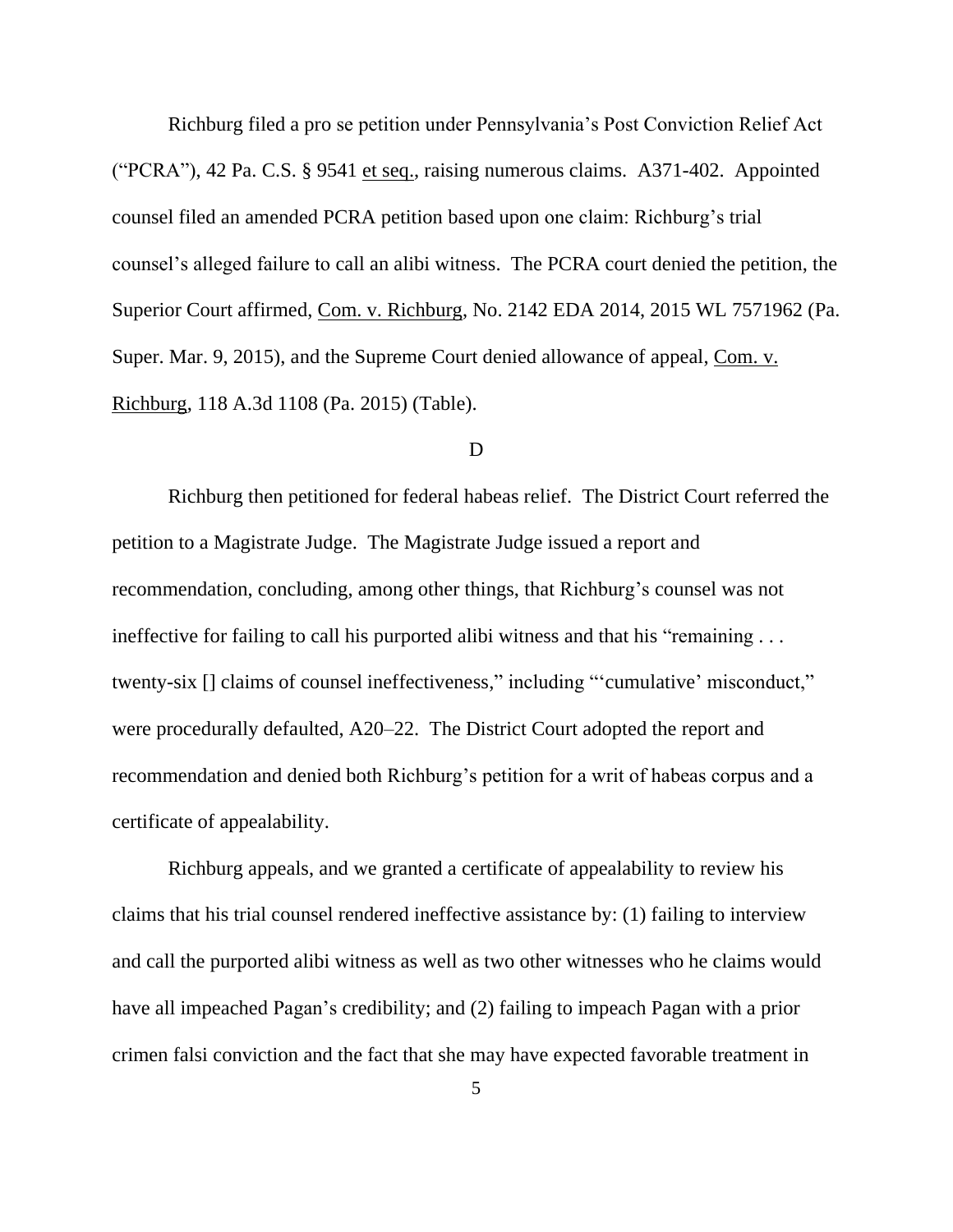exchange for her testimony. We also granted the request to expand the certificate to consider whether these alleged errors cumulatively prejudiced Richburg. 2

## $II<sup>3</sup>$

### A

Ordinarily, a habeas petitioner must either exhaust his claims by "fairly present[ing]" them at each available level of the state courts, Lines v. Larkins, 208 F.3d 153, 159-161 (3d Cir. 2000), or show cause for his failure to meet the exhaustion requirement, Martinez v. Ryan, 566 U.S. 1, 10 (2012). In Martinez, for example, the Supreme Court held that ineffective assistance of counsel at initial-review state collateral proceedings may constitute such cause. Id. at 9. Richburg concedes that several of the issues he presents to us were not presented to the state courts, but "we need not address the issue of exhaustion" here because each of Richburg's claims lack merit. Roman v. DiGuglielmo, 675 F.3d 204, 209 (3d Cir. 2012) ("Because we will deny [the petitioner's] claims on the merits, we need not address the issue of exhaustion in this case."); see also 28 U.S.C. § 2254(b)(2) ("An application for a writ of habeas corpus may be denied on the merits, notwithstanding the failure of the applicant to exhaust the remedies available in the courts of the State.").

 $2$  We will grant the Government's unopposed motion to expand the record to include certain documents presented to the state court.

<sup>&</sup>lt;sup>3</sup> The District Court had jurisdiction under 28 U.S.C. § 2254(a). We have jurisdiction under 28 U.S.C. §§ 1291 and 2253(a). We exercise plenary review over the District Court's order because the Court did not hold an evidentiary hearing. Simmons v. Beard, 590 F.3d 223, 231 (3d Cir. 2009).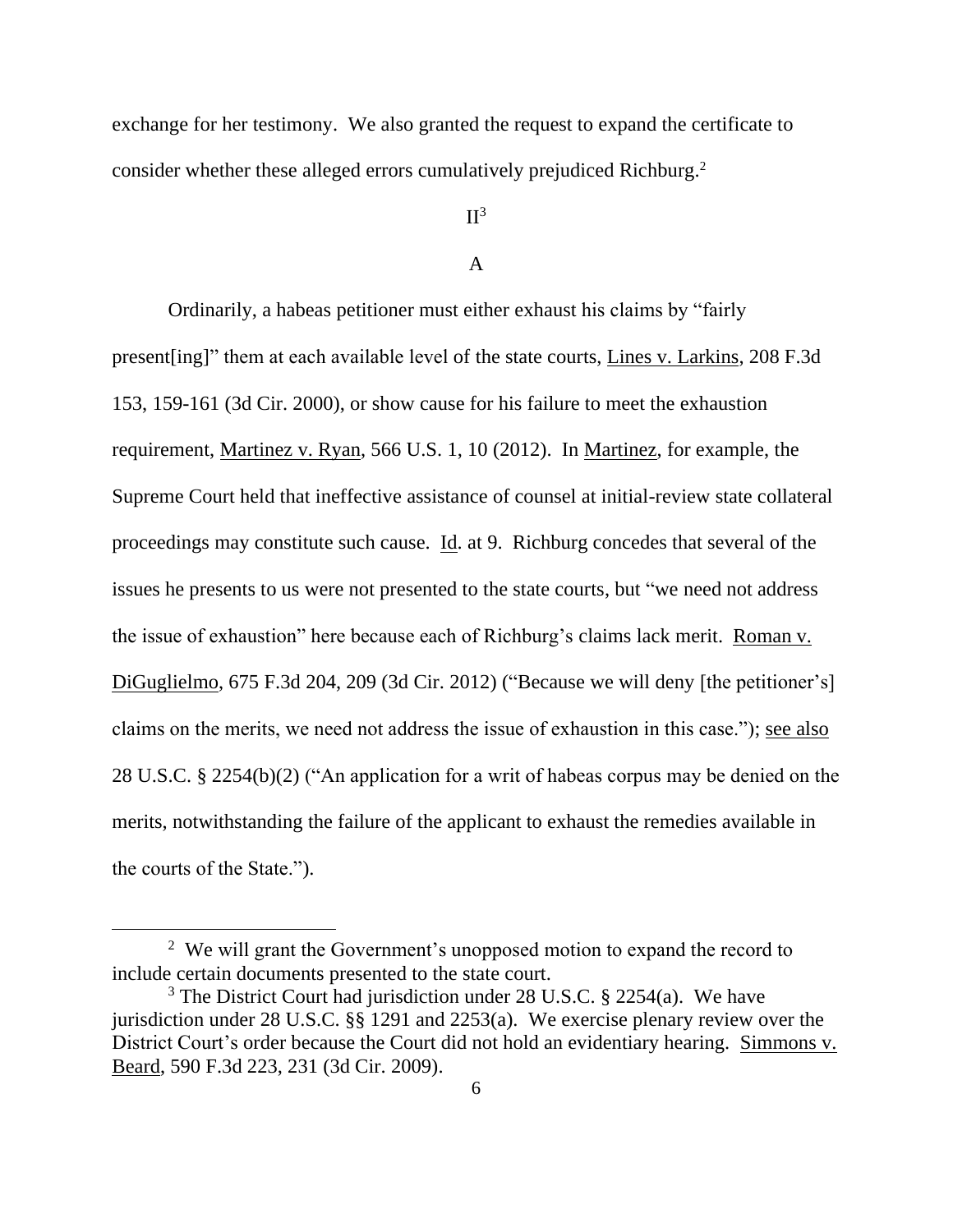Similarly, although our standard of review varies depending upon whether the state court "adjudicated . . . the merits" of Richburg's claims, Johnson v. Williams, 568 U.S. 289, 292 (2013) (quoting 28 U.S.C. § 2254(d)); Breakiron v. Horn, 642 F.3d 126, 131 (3d Cir. 2011), we need not address whether the state court adjudicated them because, even on de novo review, his claims lack merit. We are, however, required to presume that the state court's factual findings are correct "unless rebutted by clear and convincing evidence." Simmons v. Beard, 590 F.3d 223, 231 (3d Cir. 2009) (citing 28 U.S.C.  $\S$  2254(e)(1)).

B

To succeed on an ineffective assistance claim, a petitioner must show that (1) "[his] counsel's performance was deficient;" and (2) "the deficient performance prejudiced the defense." Strickland v. Washington, 466 U.S. 668, 687 (1984). An attorney's performance is deficient when it "[falls] below an objective standard of reasonableness under prevailing professional norms." Collins v. Sec'y of Pa. Dep't of Corr., 742 F.3d 528, 546 (3d Cir. 2014) (quotation marks omitted). To establish prejudice, a petitioner must show that "there is a reasonable probability that, but for counsel's unprofessional errors, the result of the proceeding would have been different." Id. A reasonable probability is "a probability sufficient to undermine confidence in the outcome" of the trial. Strickland, 466 U.S. at 694. In assessing these elements, we must "consider the totality of the evidence before the . . . jury." Id. at 695.

7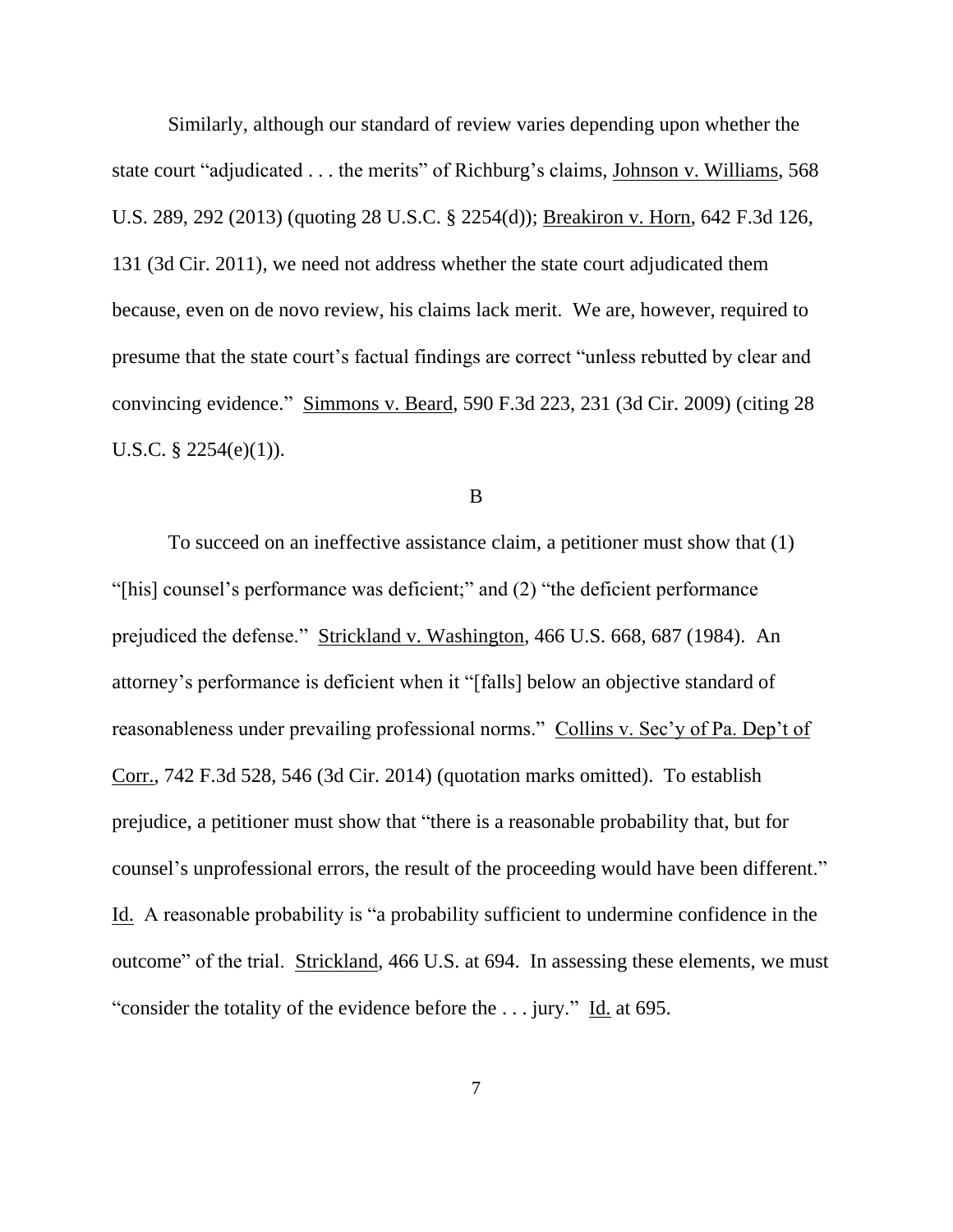Richburg argues ineffective assistance concerning his trial counsel's failure to call three witnesses and failure to use certain evidence to impeach Pagan. We address each claim in turn.

1

Richburg argues that his trial counsel was ineffective for failing to interview and call Jamie Roeder to impeach Pagan's testimony.Roeder is now Richburg's sister-in-law and would have testified that Pagan told her that Pagan falsely implicated Richburg only "because she was told [by police] . . . that [Richburg]'s DNA was found in that dead girl $\lceil$ ']s body." A456.

Failing to interview or call Roeder was neither deficient performance nor prejudicial. The police allegedly told Pagan that Richburg's DNA was found on the Victim. Richburg claims that Roeder would have testified that this caused Pagan to falsely accuse Richburg of the crime. Pagan, however, was cross-examined on this subject, and therefore, the jury had the opportunity to weigh the impact of her statements on her credibility. As a result, Roeder's proffered testimony that Pagan said she lied about Richburg's confession would have been cumulative. Second, calling Roeder would have opened the door to testimony that Richburg told Roeder to "lie to [the police] about the time [she] was with him on Valentine's Day" to establish an alibi, as Roeder had previously told the police. A439-40. The jury could have viewed such request as the effort of "a guilty man" to tamper with a witness, Collins, 742 F.3d at 549, and thus serve as further incriminating evidence against Richburg. Given the potential harm of Roeder's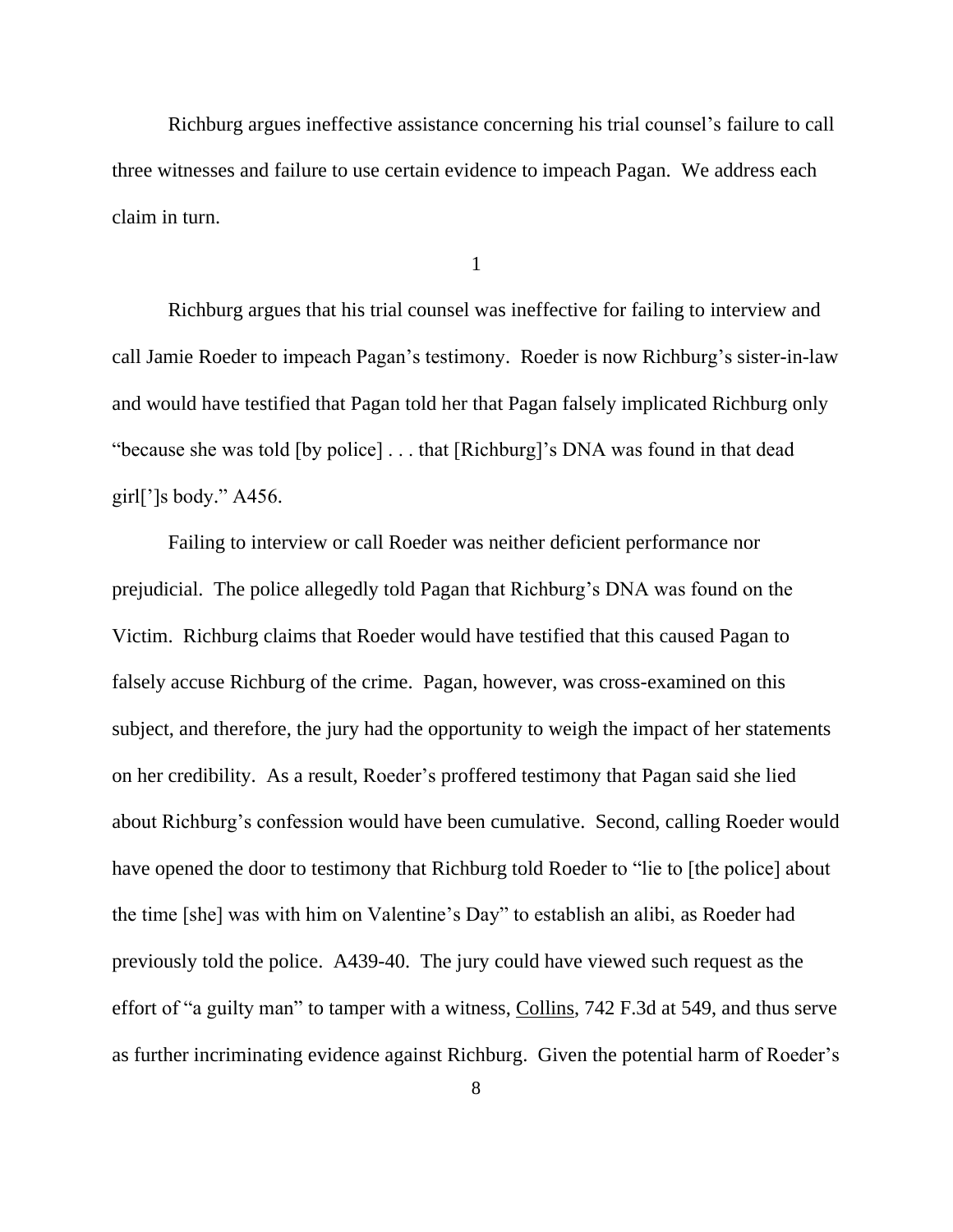proffered testimony, we cannot say that the failure to interview or call her fell below an objective standard of reasonableness. See Hess v. Mazurkiewicz, 135 F.3d 905, 908 (3d Cir. 1998) (holding counsel's failure "to call [a witness] to testify regarding alleged inconsistencies in the victims' accounts . . . was a reasonable trial strategy, [given that the] testimony would alert the jury to" information harmful to the defendant).<sup>4</sup>

Further, the evidence against Richburg would have been unaffected by Roeder's testimony, and thus Richburg was not prejudiced by her absence. Roeder's testimony would not have undermined the fact that an eye-witness saw the Victim enter Richburg's house the morning of her murder, that Richburg was the only person awake at the house when the Victim entered,<sup>5</sup> that Richburg was seen cleaning the house and taking out trash the day after the murder, that Richburg's DNA was found on a latex glove in Richburg's basement near a phone cord with the Victim's blood on it, and that pink fibers, green carpeting, wood chips, and straw found in Richburg's home were also found on the

<sup>&</sup>lt;sup>4</sup> The state court also aptly noted that Richburg's ineffective assistance claim concerning Roeder failed "for a[nother] reason," that is, "[d]uring defendant[']s trial[,] defendant was asked if he wanted any witnesses called in his defense[,] and he indicated that he did not," constituting a "knowing, voluntary, and intelligent decision concerning trial strategy [that bars him from] later be[ing] heard to complain trial counsel was ineffective on the basis of that decision." A477 (citing Com. v. Paddy, 800 A.2d 294, 316 (Pa. 2002)). To allow Richburg to now complain after making such a decision "would allow [him] to build into his case a ready-made ineffectiveness claim to be raised in the event of an adverse verdict." Paddy, 800 A.2d at 316.

<sup>&</sup>lt;sup>5</sup> Richburg no longer asserts that his counsel was ineffective for not offering Roeder's testimony to provide an alibi. This makes sense as the proffered testimony that Roeder picked up Richburg from his house to purchase marijuana the morning of the murder did not rule out that Richburg had time to commit the murder.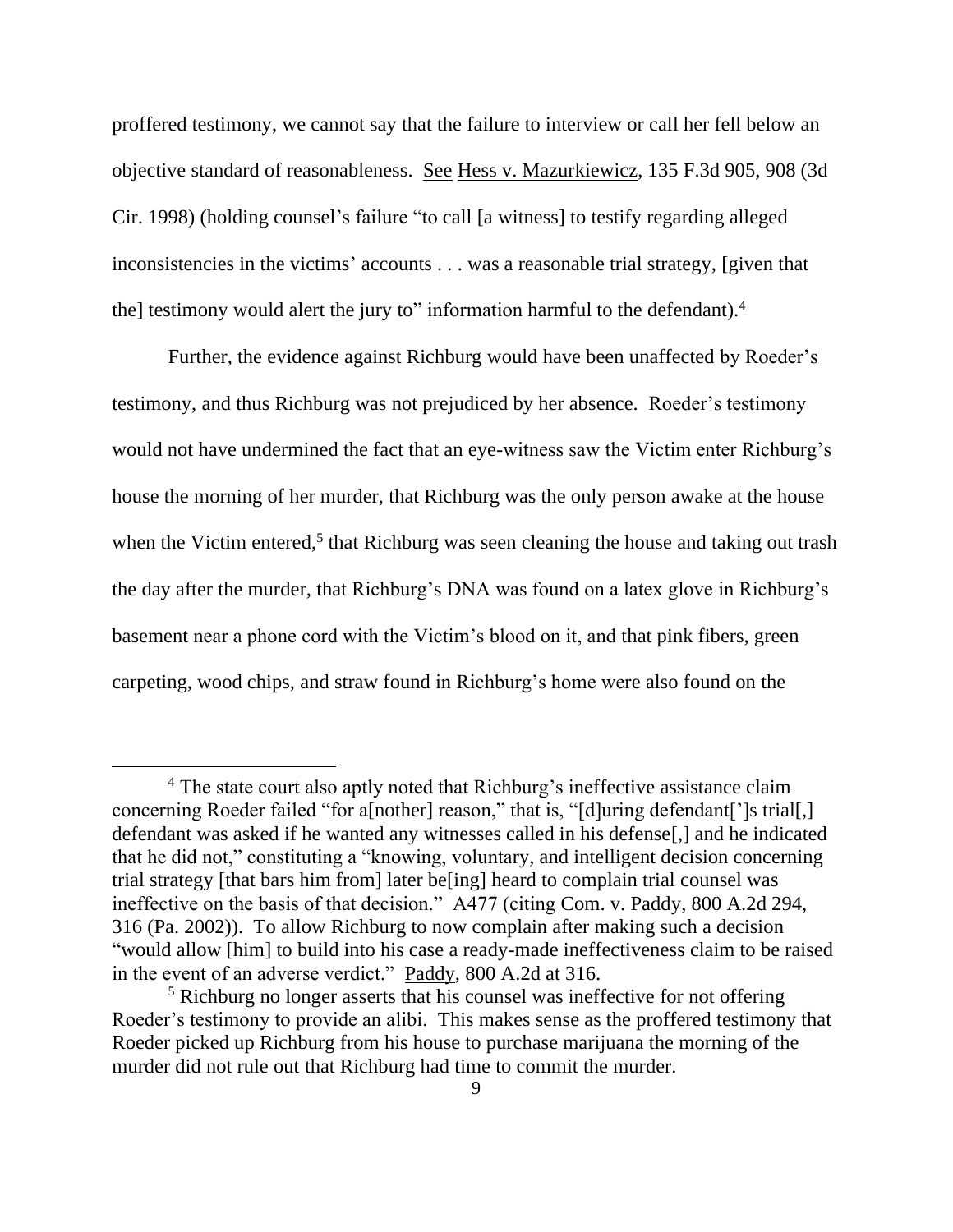Victim. Given the physical and testimonial evidence against Richburg, we cannot say there is a reasonable probability that the verdict would have been different had Roeder testified.

Thus, Richburg's ineffective assistance claim concerning Roeder fails.

2

Richburg argues that trial counsel was ineffective for failing to interview and call Edwin Aquino as a witness to challenge the Government's theory that Richburg killed the Victim and hid the body by himself, because Aquino "witnessed three men dumping a roll of carpet in a basement window around the time [the Victim] went missing," Appellant Br. at 38-40. While Aquino's testimony would have placed others with the body, it also could have constituted an eye-witness to Richburg's disposal of the body and thus we cannot say that trial counsel's decision not to call Aquino fell below an objective standard of reasonableness. See Duncan v. Morton, 256 F.3d 189, 200-01 (3d Cir. 2001) (observing that where "testimony would have been more harmful than helpful to . . . [the] defense, we cannot find [trial counsel's] failure to call [the witness]" constituted constitutionally deficient performance). Moreover, Richburg was not prejudiced by Aquino's absence because Aquino could neither offer testimony concerning who murdered the Victim nor discredit the other evidence that implicated Richburg.

Thus, Richburg's ineffective assistance claim concerning Aquino fails.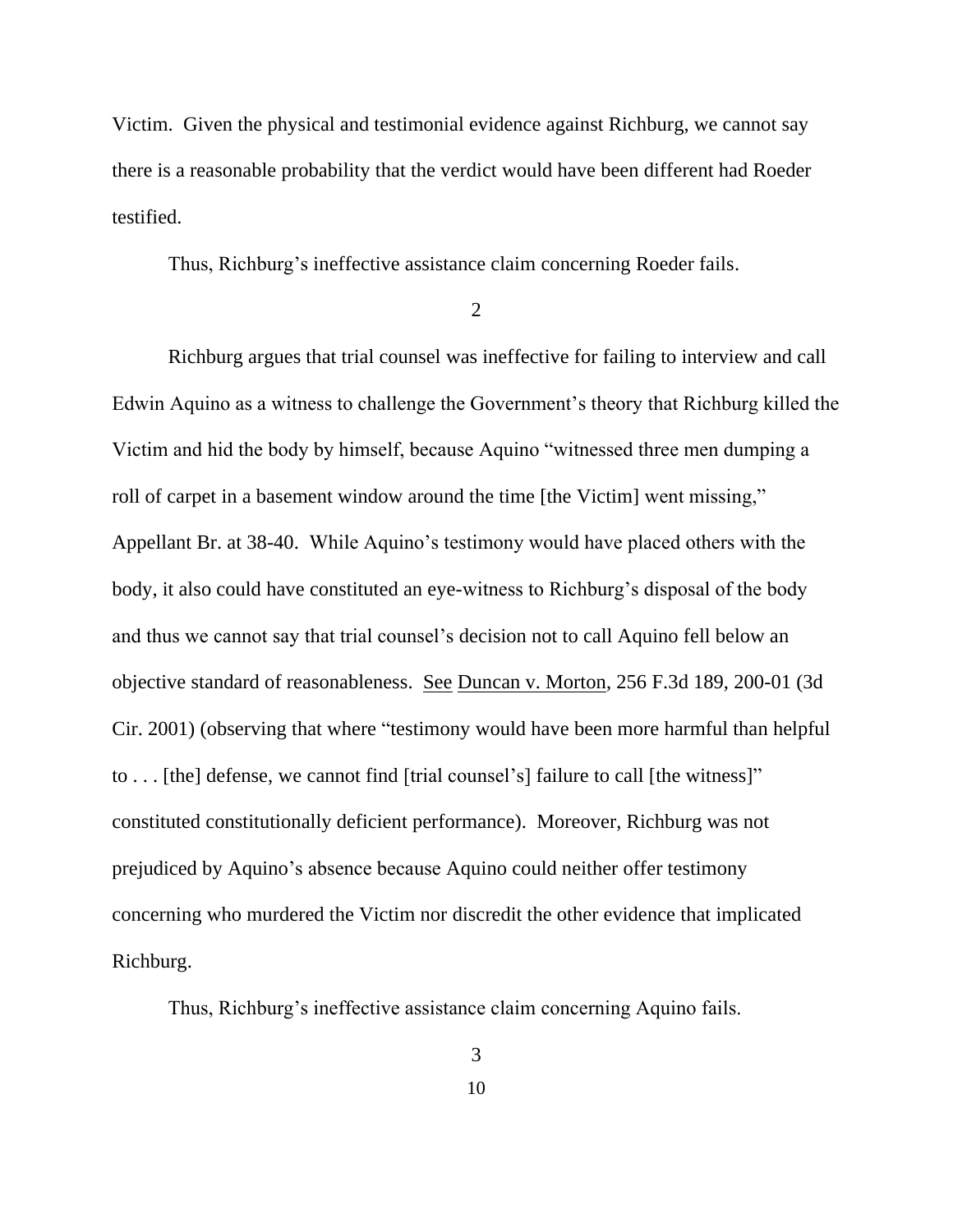Richburg argues that trial counsel was ineffective for failing to seek to enforce the subpoena to call S.C. as a witness to impeach Pagan. Richburg contends that Pagan admitted to S.C. that Pagan lied about Richburg's confession. Had S.C. testified, however, the testimony would have also opened the door to testimony that Pagan told Richburg's aunt that Richburg confessed. Given this risk, it was reasonable for counsel not to pursue S.C.'s testimony.<sup>6</sup> Further, as explained above, the Commonwealth's additional evidence makes it difficult to say there is a reasonable probability that the verdict would have been different had Richburg's trial counsel called S.C. as a witness.

Thus, Richburg's ineffective assistance claim concerning S.C. fails.

4

Richburg argues that trial counsel was ineffective because he failed to crossexamine Pagan about a retail theft conviction and her expectation of favorable treatment in exchange for her testimony. Richburg concedes, however, that the conviction occurred

<sup>6</sup> Moreover, Richburg explicitly agreed not to call S.C. The court addressed Richburg on the record saying that "[S.C.] did not appear and she was apparently served by the defense. She was given notice that she was to be here, and . . . [s]he has not shown up, and it is my understanding that you do not wish to have her testify; is that correct?" A332-33 at 68:18-69:6. Richburg responded, "Yes, Your Honor." A333 at 69:7. The court reminded Richburg that he had a right to have her appear, and confirmed that Richburg "discussed this with [his] lawyers and [Richburg still] d[id] not wish to get her involved or have her testify." A333 at 69:8-14. Again, Richburg confirmed, "Yes." A333 at 69:15. It seems implausible that Richburg would have waived his right to call this witness if her testimony would have been as helpful as he now urges. Moreover, as stated previously, to allow him to now complain "would allow [him] to build into his case a ready-made ineffectiveness claim to be raised in the event of an adverse verdict." Paddy, 800 A.2d at 316.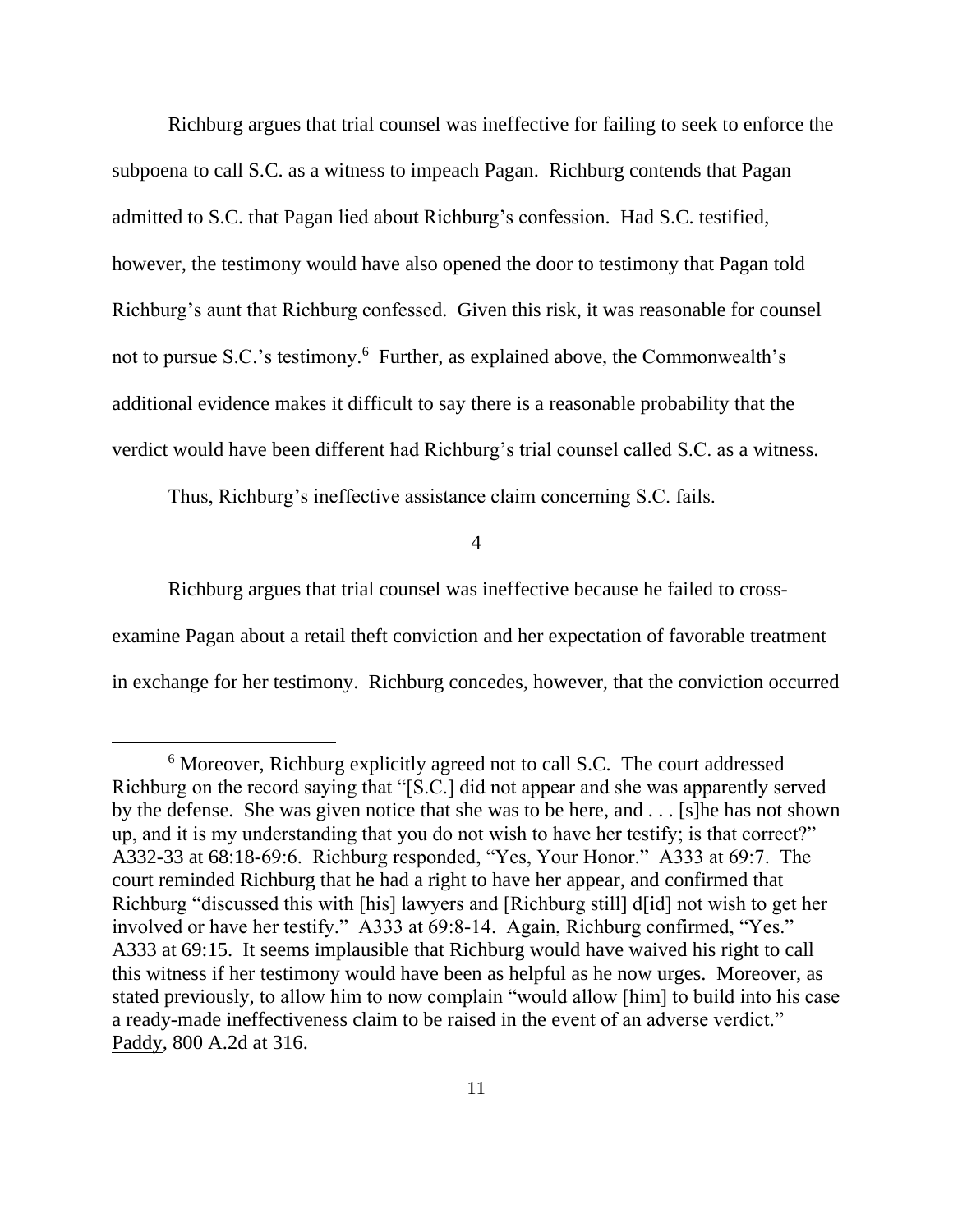after the trial. Thus, trial counsel could not have cross-examined Pagan on the conviction because it had not yet occurred.

Richburg nonetheless argues that Pagan's retail theft case was pending during the time of Pagan's trial testimony, so Pagan should have been cross-examined about that arrest. There is, however, a question whether cross-examination about an arrest is permitted under the Pennsylvania Rules of Evidence. See Com. v. Brown, 673 A.2d 975, 979–80 (Pa. Super. 1996) (holding that the trial court erred by admitting impeachment evidence of a witness' prior theft arrest, but that the error was harmless). Even if such questioning were allowed, the jury would have been required to conclude that Pagan falsely testified that the father of her child committed first-degree murder in hopes of avoiding the consequences of her retail-theft arrest. Trial counsel's decision not to pursue this line of questioning in the hope that the jury would reach this unlikely conclusion did not fall below an objective standard of reasonableness. See United States v. Harris, 394 F.3d 543, 557 (7th Cir. 2005) (finding no ineffective assistance where trial counsel "[p]erhaps . . . did not want to dwell on a witness who brought forward . . . damning [evidence]"). 7

In addition, Richburg was not prejudiced by his trial counsel's decision because

<sup>7</sup> Richburg's argument that "it is possible that Pagan was still on probation" at the time of the retail theft incident and her testimony, and "[i]f so," then Pagan also may have been facing potential probation violations, Reply Br. at 15-18, is speculative. See Harris, 394 F.3d at 555 (concluding that trial counsel was not ineffective for failing to call a witness when "on this record we are unable to determine . . . what [the witness's] testimony would have been").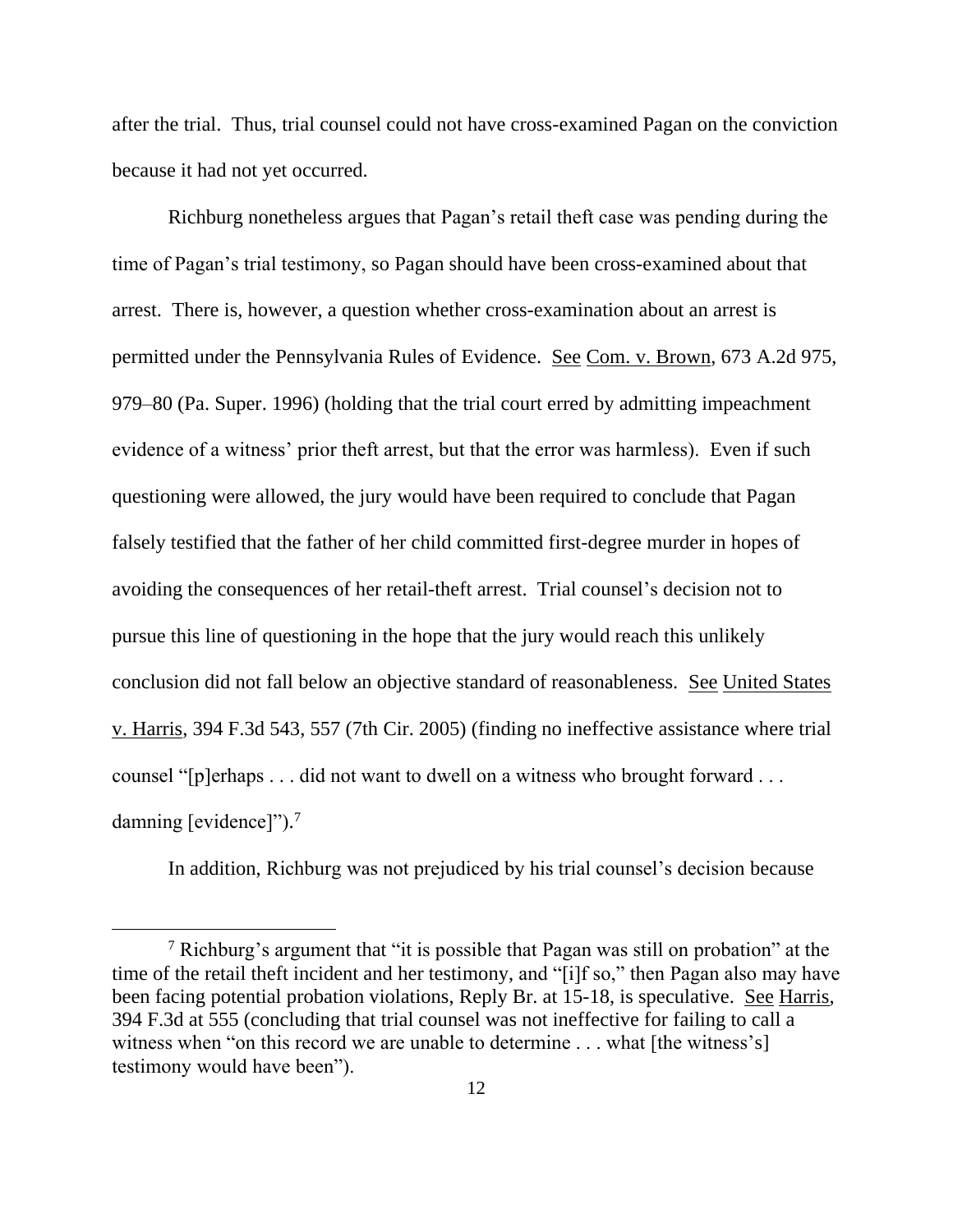the unchallenged evidence corroborated Pagan's recitation of what Richburg told her about the murder, including that the Victim had come to his house, what she was wearing, what he did to her, what he did with her body, and what he planned to do next (i.e., set the Victim's body on fire). Given the evidence introduced at trial, which corroborated the events Pagan said Richburg described, we cannot say there is a reasonable probability that the verdict would have been different had Pagan been crossexamined on her retail theft arrest.

Thus, Richburg's ineffective assistance claim concerning Pagan fails.

5

Finally, Richburg argues that, cumulatively, trial counsel's above-mentioned errors prejudiced Richburg, as "[a]ll of trial counsel's errors involved a failure to challenge the testimony of Tanika Pagan, . . . the only witness who implicated Richburg as [the Victim]'s killer." Appellant Br. at 52-55.

The "cumulative-error analysis merely aggregates all the errors that individually have been found to be harmless, and therefore not reversible, and it analyzes whether their cumulative effect on the outcome of the trial is such that collectively they can no longer be determined to be harmless." Albrecht v. Horn, 485 F.3d 103, 139 (3d Cir. 2007). "Cumulative errors are not harmless if they had a substantial and injurious effect or influence in determining the jury's verdict, which means that a habeas petitioner is not entitled to relief based on cumulative errors unless he can establish actual prejudice." Id. (quotation marks and citations omitted).